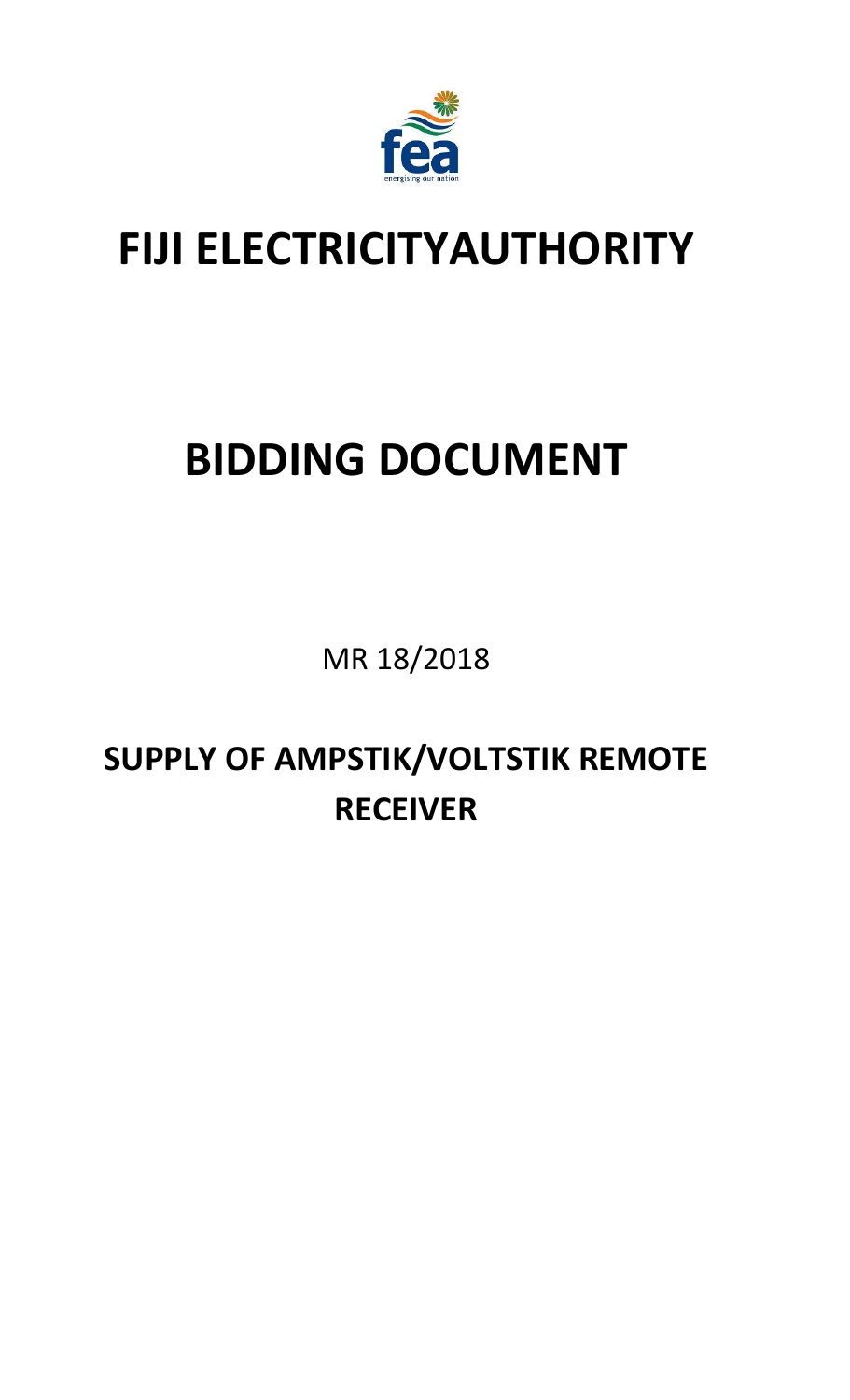## **Section 1. Instructions to Bidders**

| 1. Scope of Bid                                                              | The Fiji Electricity Authority (hereinafter referred to as "the Employer"), wishes<br>to receive bids for supply of Ampstik/Voltstik Remote Receiver as specified in this<br>bidding documents (hereinafter referred to as "Remote Receiver").                                                                                                        |  |
|------------------------------------------------------------------------------|-------------------------------------------------------------------------------------------------------------------------------------------------------------------------------------------------------------------------------------------------------------------------------------------------------------------------------------------------------|--|
| 2. Eligible Bidders                                                          | This Invitation to Bid is open to bidders who have sound financial and technical<br>background and have expertise in supplying such equipment with arrangement<br>for servicing/repairing or facilitating for such.                                                                                                                                   |  |
| 3. Qualification of the<br><b>Bidder</b>                                     | To be qualified for award of Contract, bidders shall submit all relevant<br>documents, brochures, details and filled evaluation criteria document which shall<br>be providing sufficient detail to confirm the bidder's capability to fulfil the<br>contract.                                                                                         |  |
| 4. Cost of Bidding                                                           | The bidder shall bear all costs associated with the preparation and submission of<br>its bid and the Employer will in no case be responsible or liable for those costs.                                                                                                                                                                               |  |
| <b>Deadline</b><br>5.<br>for<br><b>Submission of Bids</b>                    | Bids must be received by the Employer at the address specified above no later<br>than 1600 hours (Fiji Time) (31 <sup>st</sup> January, 2018).                                                                                                                                                                                                        |  |
|                                                                              | The Employer may, at its discretion, extend the deadline for submission of bids<br>by issuing an addendum, in which case all rights and obligations of the Employer<br>and the bidders previously subject to the original deadline will thereafter be<br>subject to the deadlines extended.                                                           |  |
| 6. Late Bids                                                                 | Any bid received by the Employer after the deadline for submission of bids<br>prescribed will be rejected.                                                                                                                                                                                                                                            |  |
| 7. Modification and<br><b>Withdrawal of Bids</b>                             | The bidder may modify or withdraw its bid after bid submission, provided that<br>written notice of the modification or withdrawal is received by the Employer prior<br>to the deadline for submission of bids.                                                                                                                                        |  |
| 8. Employer's Right to<br>Accept any Bid<br>and to Reject any<br>or all Bids | The Employer reserves the right to accept or reject any bid, and to annul the<br>bidding process and reject all bids, at any time prior to award of Contract,<br>without thereby incurring any liability to the affected bidder or bidders or any<br>obligation to inform the affected bidder or bidders of the grounds for the<br>Employer's action. |  |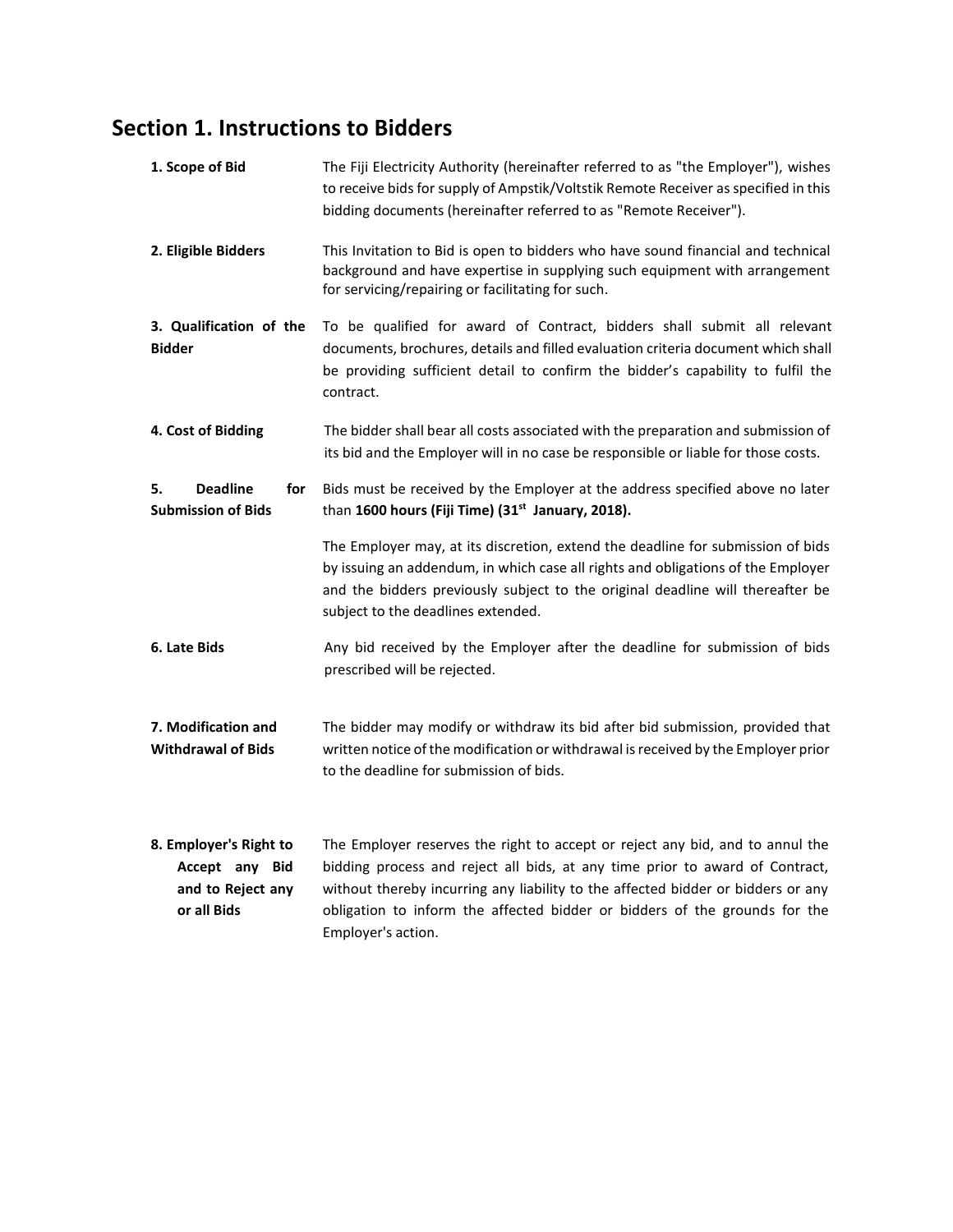#### **Table of Contents**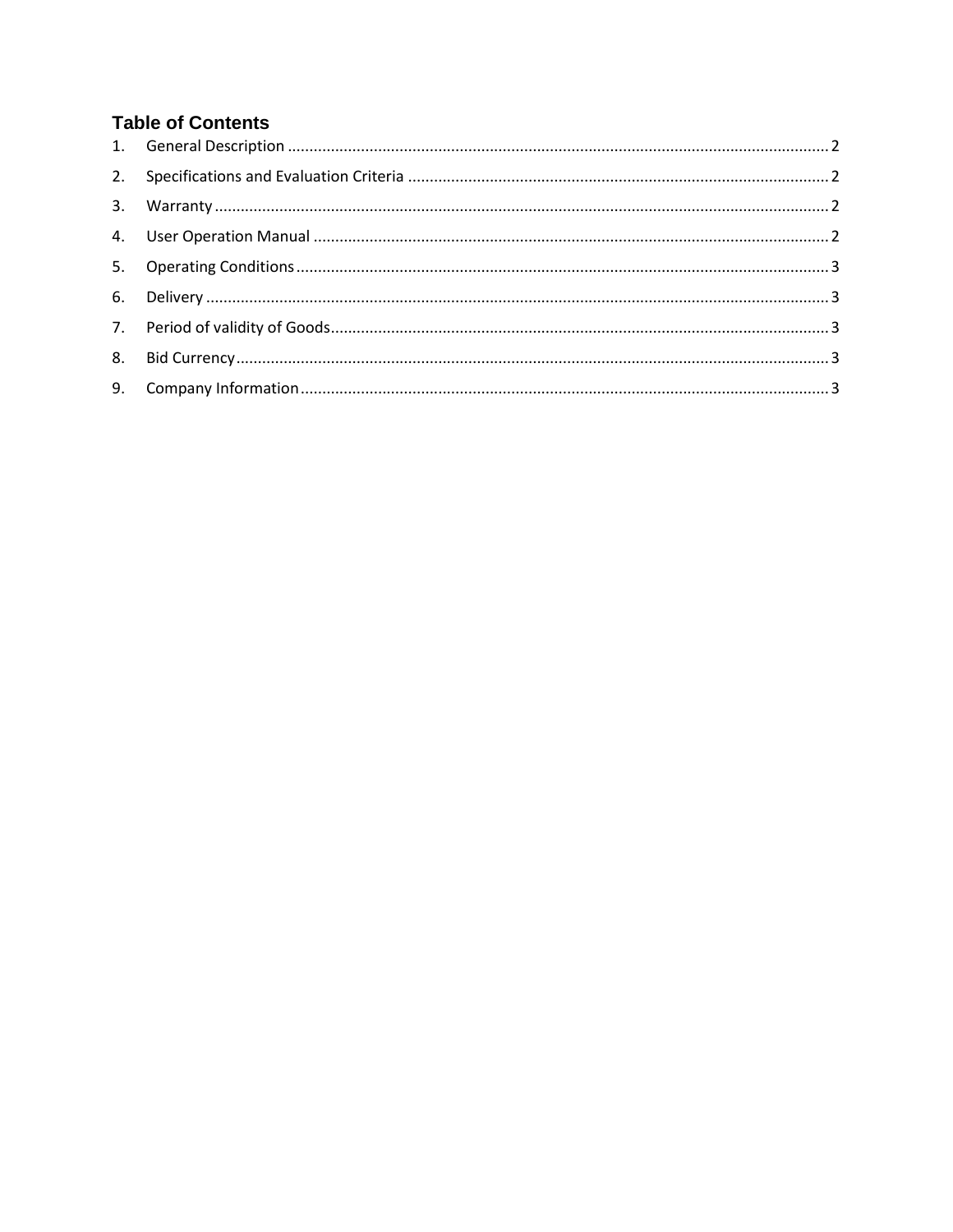#### <span id="page-3-0"></span>**1. General Description**

This tender is to purchase a replacement Ampstik/Voltstik Remote Receiver provided by SensorLink. The device is to be durable and reliable designed for Electrical Utilities. The supplier is to supply One Unit as per the specification below and shall include sufficient information and supporting documentation in order to determine compliance with this specification without further necessary inquiries. The Remote Receiver is to be compatible with the existing unit known as Troubleman's Kit.

#### <span id="page-3-1"></span>**2. Specifications and Evaluation Criteria**

**Note to bidders**: Please submit a copy the table below with your products details (in the BIDDERS PRODUCT DETAILS column) in comparison to what is required by FEA. Failure to submit the mandatory technical specifications in the table below will automatically result in the disqualification of the tender bid.

| <b>CRITERIA</b>              | <b>FEA REQUIREMENTS</b>                 | <b>BIDDERS PRODUCT DETAILS</b> |
|------------------------------|-----------------------------------------|--------------------------------|
| Model Number                 | Model 8-121                             | (Yes/No)                       |
| <b>Brand</b>                 | SensorLink                              | (Yes/No)                       |
| Controls                     | <b>Single Button Operation</b>          | (Yes/No)                       |
| Display                      | 5 Digit LCD                             | (Yes/No)                       |
| Storage                      | Four readings                           | (Yes/No)                       |
| Weight                       | 0.64kg                                  | (Yes/No)                       |
| <b>Operating Temperature</b> | $-30^{\circ}$ to $+60^{\circ}$ C        | (Yes/No)                       |
| Housing                      | Shock & water resistant molded urethane | (Yes/No)                       |
| <b>Battery Operated</b>      | 9V Alkaline or Lithium                  | (Yes/No)                       |
| Frequency of Operation       | Region 2 & 3: 916.48 MHz                | (Yes/No)                       |
|                              | Region 1: 869.85Mhz                     |                                |
| Power                        | 1 milliwatt                             | (Yes/No)                       |
| Range                        | 15.24 meters (50 Feet)                  | (Yes/No)                       |
| Delivery Lead Time           | 6 weeks maximum after issue of LPO      | (Yes/No)                       |
|                              |                                         | (state estimated lead time)    |

#### **GENERAL CRITERIA**

#### **3. Warranty**

<span id="page-3-2"></span>12-month warranty on the remote receiver is to be provided. The warranty shall start from the point the item has been received by FEA and confirmed operational.

#### **4. User Operation Manual**

<span id="page-3-3"></span>A user manual is to be provided for each function, usage detail and onscreen options.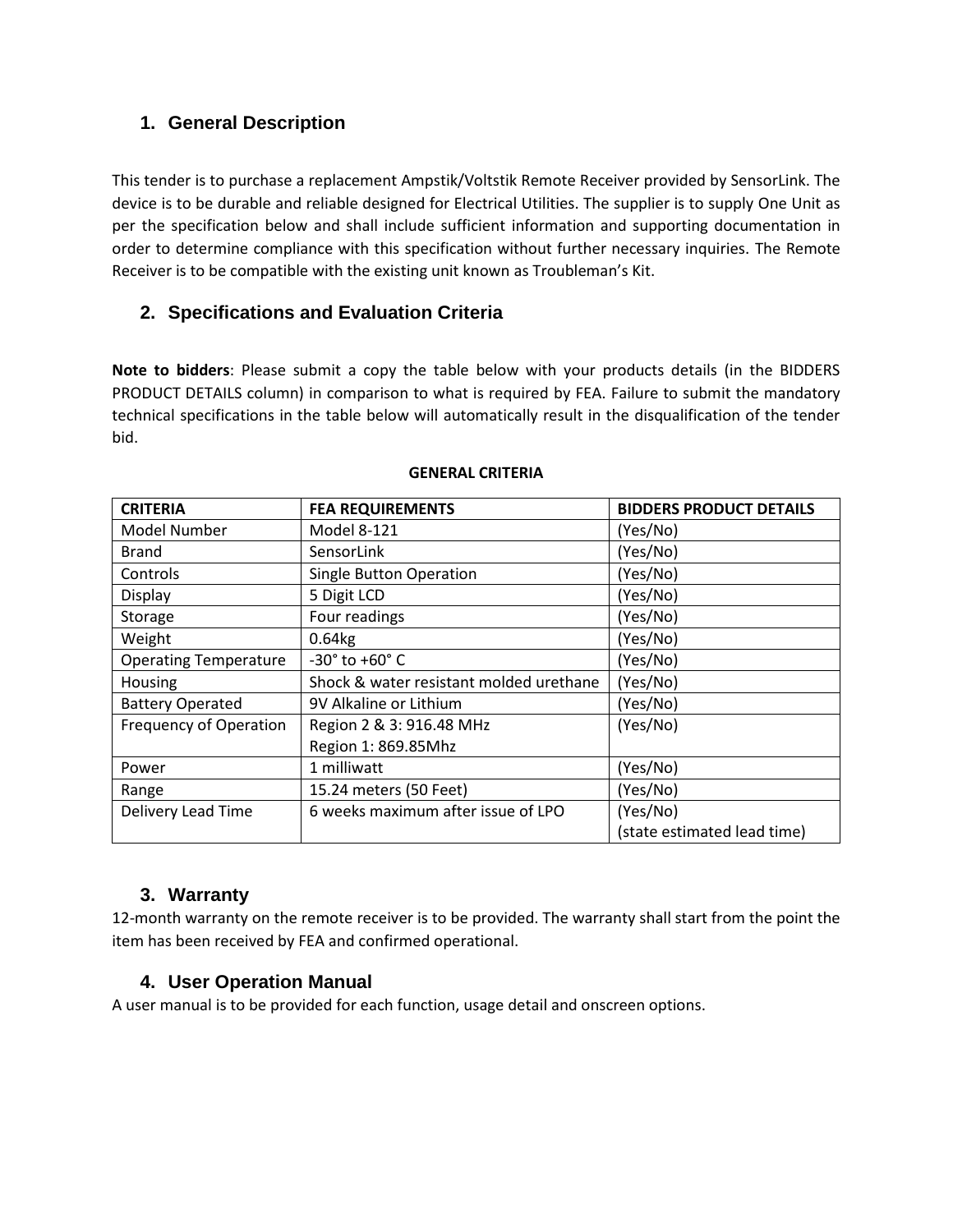#### **5. Operating Conditions**

<span id="page-4-0"></span>The Remote Receiver will be used at tropical (fairly humid, rainy and hot) conditions with temperatures ranging from 16 to 50 Degrees Celsius. The nominal frequency of electrical reticulation in Fiji is 50Hz. The equipment shall be water resistant, dust resistant

#### **6. Delivery**

<span id="page-4-1"></span>All items shall be delivered to Nadi Airport (Fiji) on CIF basis. The bidder must take into account all logistics and costs involved to have the item shipped to Fiji.

#### <span id="page-4-2"></span>**7. Period of validity of Goods**

- 7.1 Bids shall remain valid for a period of 90days after the deadline for the receipt of Bids. A bid valid for a shorter period shall be rejected by FEA as non-responsive.
- 7.2 In exceptional circumstances, FEA may solicit the Bidder's consent to an extension of the period of validity. The request and the responses thereto shall be made in writing.

#### **8. Bid Currency**

<span id="page-4-3"></span>Unless otherwise specified, the unit rates and prices shall be quoted by the bidder's country of origin.

The following table must be filled and then returned with the bid. The prices must be valid for a minimum period of 90days.

| <b>Description</b>                |          | Quantity | <b>Total Price (CIF) to Nadi Airport</b> |
|-----------------------------------|----------|----------|------------------------------------------|
| Ampstik/Voltstik<br>Remote        | Receiver |          |                                          |
| Model 8-121 with 12month warranty |          |          |                                          |

The above table is to be filled and submitted with the bid. Failure to submit price as per CIF terms may result in the bid being rejected for evaluation and award.

#### **9. Company Information**

<span id="page-4-4"></span>

| 1.  | <b>Name of Bidding Company</b>      |  |
|-----|-------------------------------------|--|
| 2.  | <b>Contact Person Name</b>          |  |
| 3.  | <b>Telephone</b>                    |  |
| 4.  | Fax                                 |  |
| 5.  | Email                               |  |
| 6.  | <b>Mobile</b>                       |  |
| 7.  | <b>Name of Company CEO/Director</b> |  |
| 8.  | Sales Tax/ Commercial Tax/ CST      |  |
|     | Nos.                                |  |
| 9.  | Service Tax No.                     |  |
| 10. | Income Tax No.                      |  |

| ᆠ.       | Name of Authorized Person for bidding |  |
|----------|---------------------------------------|--|
| <u>.</u> | <b>Signature of Authorized Person</b> |  |
|          |                                       |  |